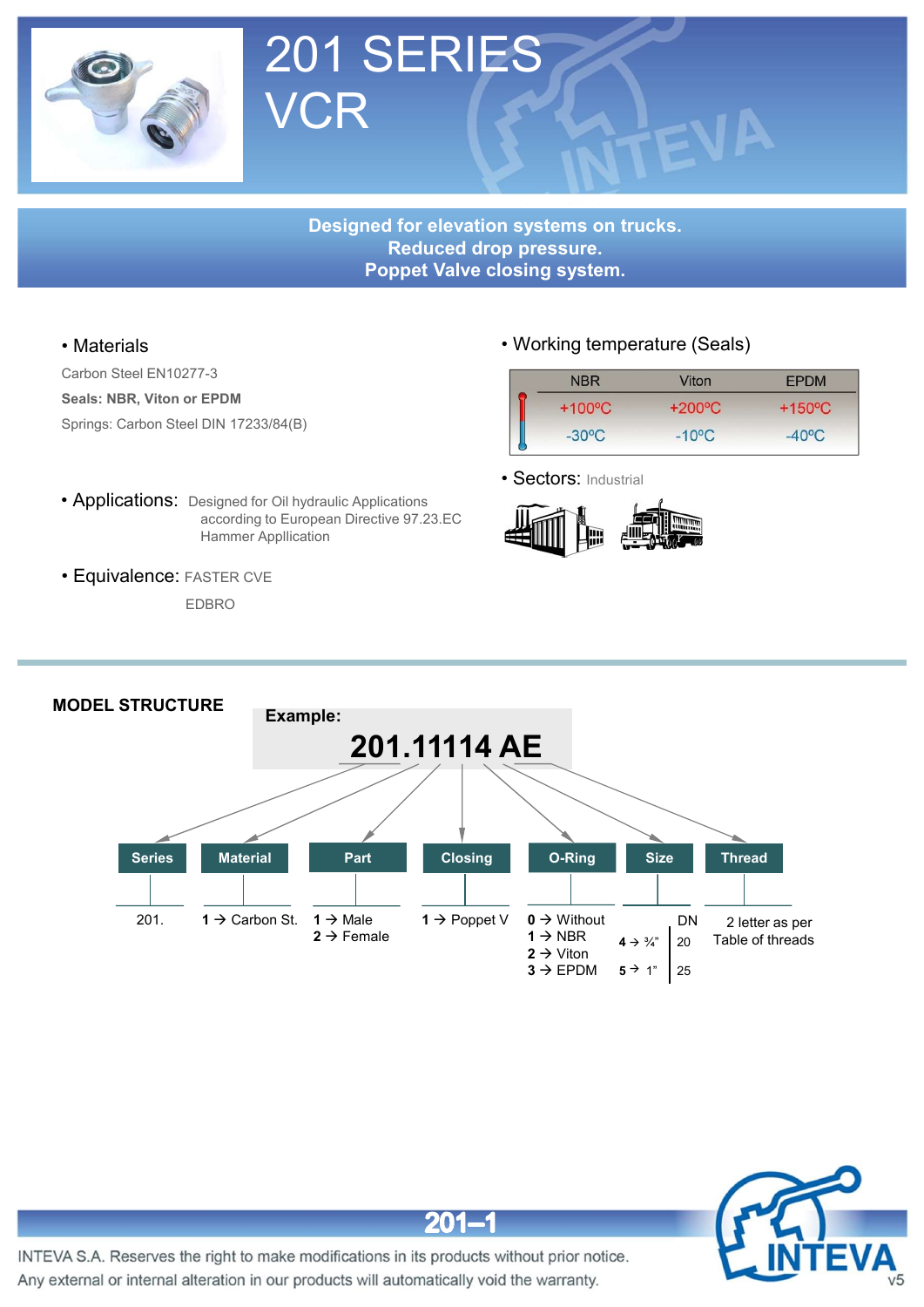



|    |                   | 1 SERIES        |                 |              |             |                |                    |         |
|----|-------------------|-----------------|-----------------|--------------|-------------|----------------|--------------------|---------|
|    |                   |                 |                 |              |             |                |                    |         |
|    | <b>R</b>          |                 |                 |              |             |                |                    |         |
|    |                   |                 |                 |              |             |                |                    |         |
|    |                   |                 |                 |              |             |                |                    |         |
|    |                   |                 |                 |              |             |                |                    |         |
|    |                   |                 |                 |              | <b>MALE</b> |                |                    |         |
| DN | ØA1               |                 | ØA2 CH1         | $\mathbf{C}$ | ØF          | $\mathsf{L}$ . | REF.               | 6       |
| 20 | $\frac{3}{4}$ BSP | $1\frac{1}{4}$  | 46              | 78           | 44          | 138            | 201.11114AE        | 350 Bar |
| 25 | $1"$ BSP          | <b>BSP</b>      | $\overline{55}$ | 83           | 53,60       | 148            | 201.11115AF        | 300 Bar |
|    |                   |                 |                 |              |             |                |                    |         |
|    |                   |                 |                 |              |             |                |                    |         |
|    |                   |                 |                 |              |             |                |                    |         |
|    |                   |                 |                 |              |             |                |                    |         |
|    |                   |                 |                 |              | <b>MALE</b> |                |                    |         |
|    | <b>DN</b>         | ØA <sub>2</sub> | CH <sub>1</sub> | B            | ØF          | $\mathsf{L}$   | REF.               | Ŧ       |
|    | 20                | 1" BSP          | 46              | 68           | 44          |                | 118,50 201.11114AQ | 350 Bar |
|    |                   |                 |                 |              |             |                |                    |         |

201 SERIES

**VCR** 



|           |                 |     |     | <b>MALE</b> |                            |  |
|-----------|-----------------|-----|-----|-------------|----------------------------|--|
| <b>DN</b> | ØA <sub>2</sub> | CH1 | - в | ØF          | REF.                       |  |
| 20        | $1"$ BSP        | 46  | 68  | 44          | 118,50 201.11114AQ 350 Bar |  |
|           |                 |     |     |             |                            |  |



| 20 | $\frac{3}{4}$ " BSP | $1\frac{1}{4}$  | 46              | 78              | 44              | 138          |                | 201.11114AE        | 350 Bar |
|----|---------------------|-----------------|-----------------|-----------------|-----------------|--------------|----------------|--------------------|---------|
| 25 | 1" BSP              | <b>BSP</b>      | 55              | 83              | 53,60           | 148          |                | 201.11115AF        | 300 Bar |
|    |                     |                 |                 |                 |                 |              |                |                    |         |
|    |                     |                 |                 |                 |                 |              |                |                    |         |
|    |                     |                 |                 |                 |                 |              |                |                    |         |
|    |                     |                 |                 |                 |                 |              |                |                    |         |
|    |                     |                 |                 |                 |                 |              |                |                    |         |
|    |                     |                 |                 |                 | <b>MALE</b>     |              |                |                    |         |
|    | ${\bf DN}$          | ØA <sub>2</sub> | CH <sub>1</sub> | $\, {\bf B} \,$ | ØF              | $\mathsf{L}$ |                | REF.               | 8       |
|    | 20                  | $1"$ BSP        | 46              | 68              | 44              |              |                | 118,50 201.11114AQ | 350 Bar |
|    |                     |                 |                 |                 |                 |              |                |                    |         |
|    |                     |                 |                 |                 |                 |              |                |                    |         |
|    |                     |                 |                 |                 |                 |              |                |                    |         |
|    |                     |                 |                 |                 |                 |              |                |                    |         |
|    |                     |                 |                 |                 |                 |              |                |                    |         |
|    |                     |                 |                 |                 |                 |              |                |                    |         |
|    |                     |                 |                 |                 |                 |              |                |                    |         |
|    |                     |                 |                 |                 | <b>FEMALE</b>   |              |                |                    |         |
|    | ØA1                 |                 | ØA <sub>2</sub> | E/C             | $\, {\bf B} \,$ | ØD           | $\mathbf{L}_1$ | REF.               | (*)     |
| 20 | $\frac{3}{4}$ " BSP |                 | 41,50           | 33              | 78              | 115          | 138            | 201.12114AE        | 350 Bar |
| DN | 25 1" BSP           |                 | 51              | 40              | 83              | 115          |                | 148 201.12115AF    | 300 Bar |
|    |                     |                 |                 |                 |                 |              |                |                    |         |
|    |                     |                 |                 |                 |                 |              |                |                    |         |
|    |                     |                 |                 |                 |                 |              |                |                    |         |



 $201 - 2$ 



INTEVA S.A. Reserves the right to make modifications in its products without prior notice. Any external or internal alteration in our products will automatically void the warranty.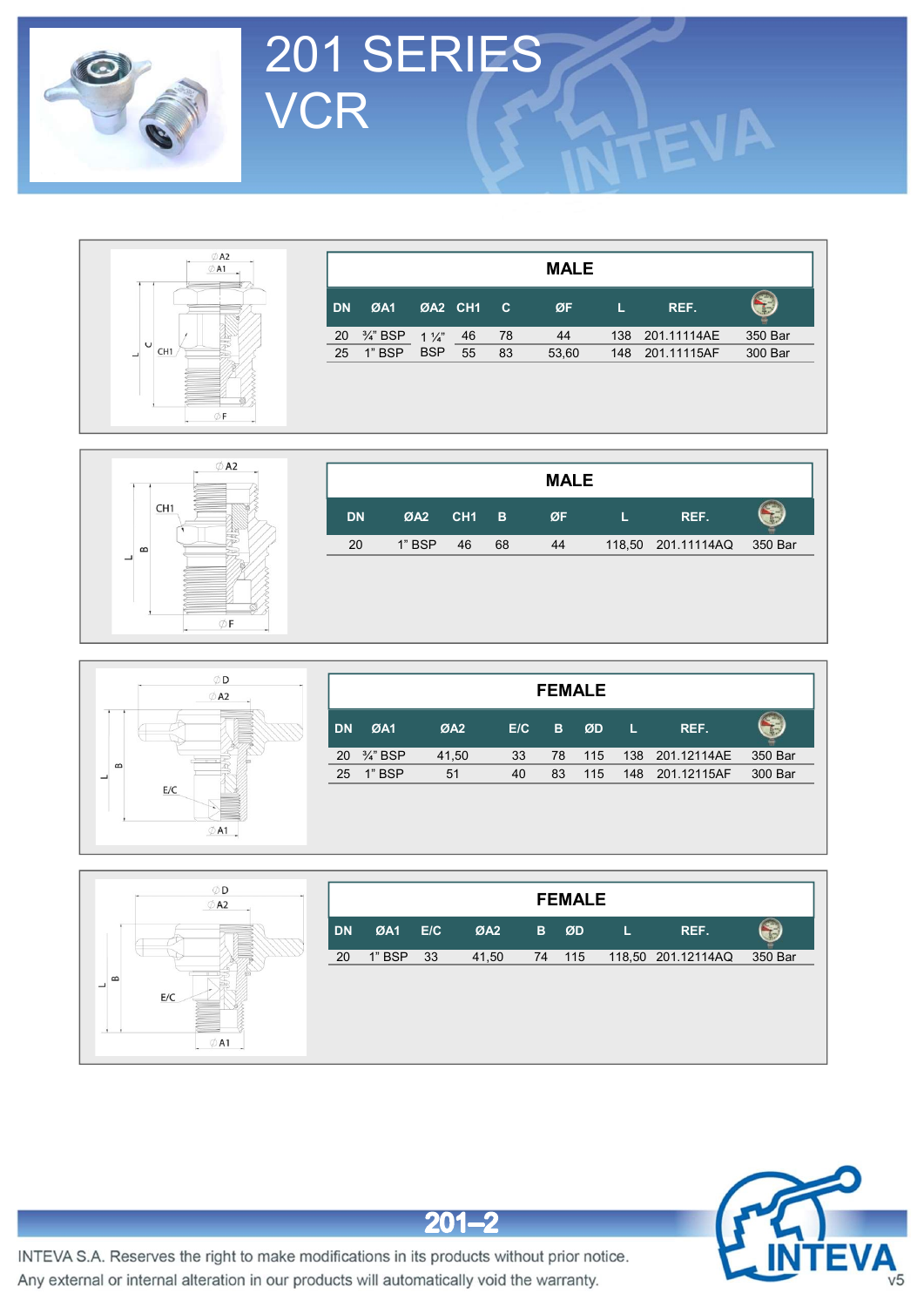

|    |                                               | 201 SERIES<br><b>VCR</b> |        |                       |                                       |
|----|-----------------------------------------------|--------------------------|--------|-----------------------|---------------------------------------|
|    |                                               |                          |        |                       |                                       |
|    |                                               |                          |        | <b>TECHNICAL DATA</b> |                                       |
|    | <b>DN Rated Flow Min Burst Pressure (bar)</b> |                          |        |                       | <b>Max. Working Pressure</b>          |
|    |                                               | <b>Male</b>              | Female | Coupled               |                                       |
|    |                                               |                          |        | 1325                  | 350 bar                               |
| 20 | 120 l/m                                       | 1100                     | 1300   |                       |                                       |
| 25 | 160 l/m                                       | 1200                     | 900    | 1325                  | <b>300 bar</b>                        |
|    |                                               |                          |        |                       | Test performed according to ISO 18869 |
|    |                                               |                          |        |                       |                                       |
|    | $\Delta p$ (bar)                              |                          |        |                       |                                       |



 $201 - 3$